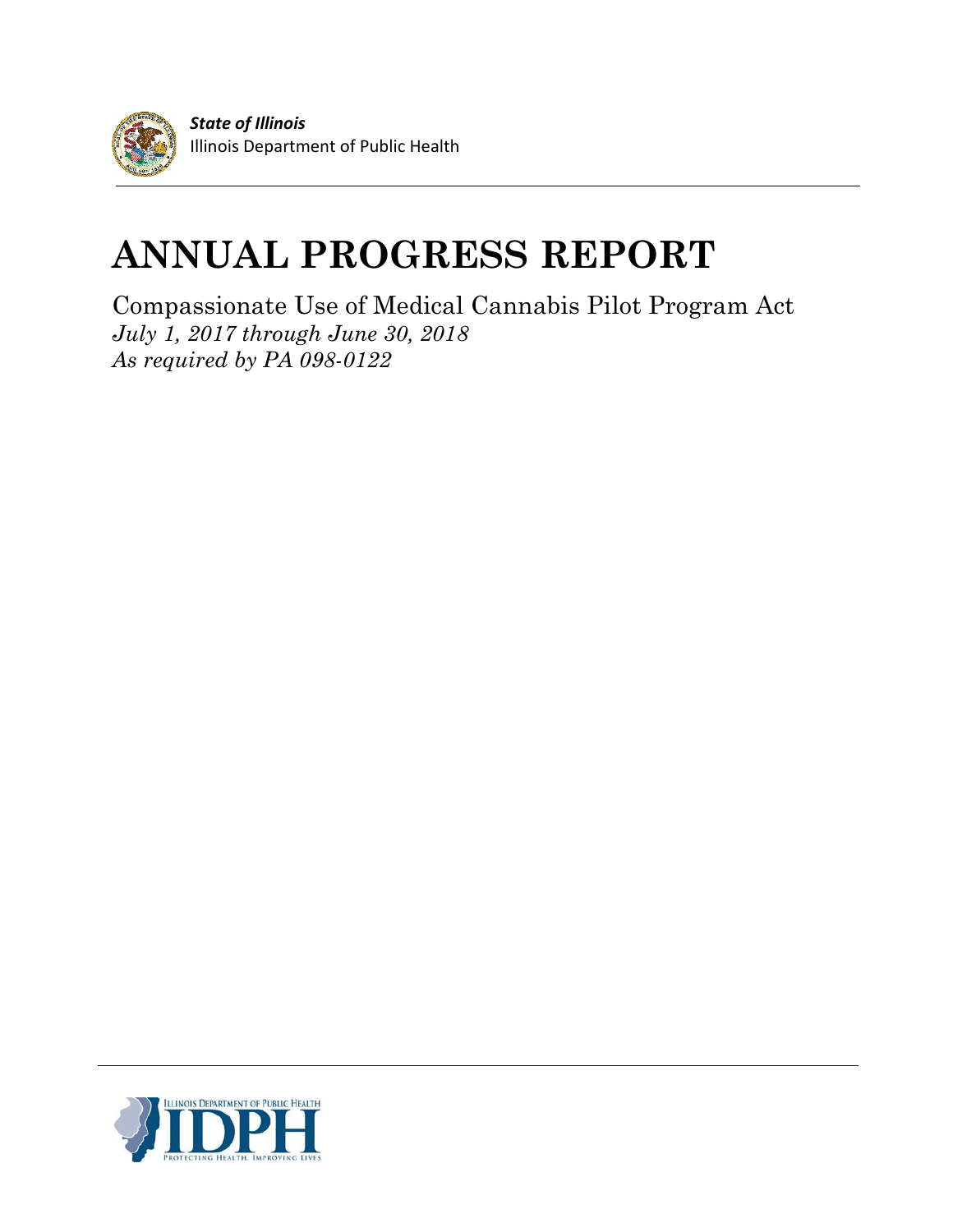# TABLE OF CONTENTS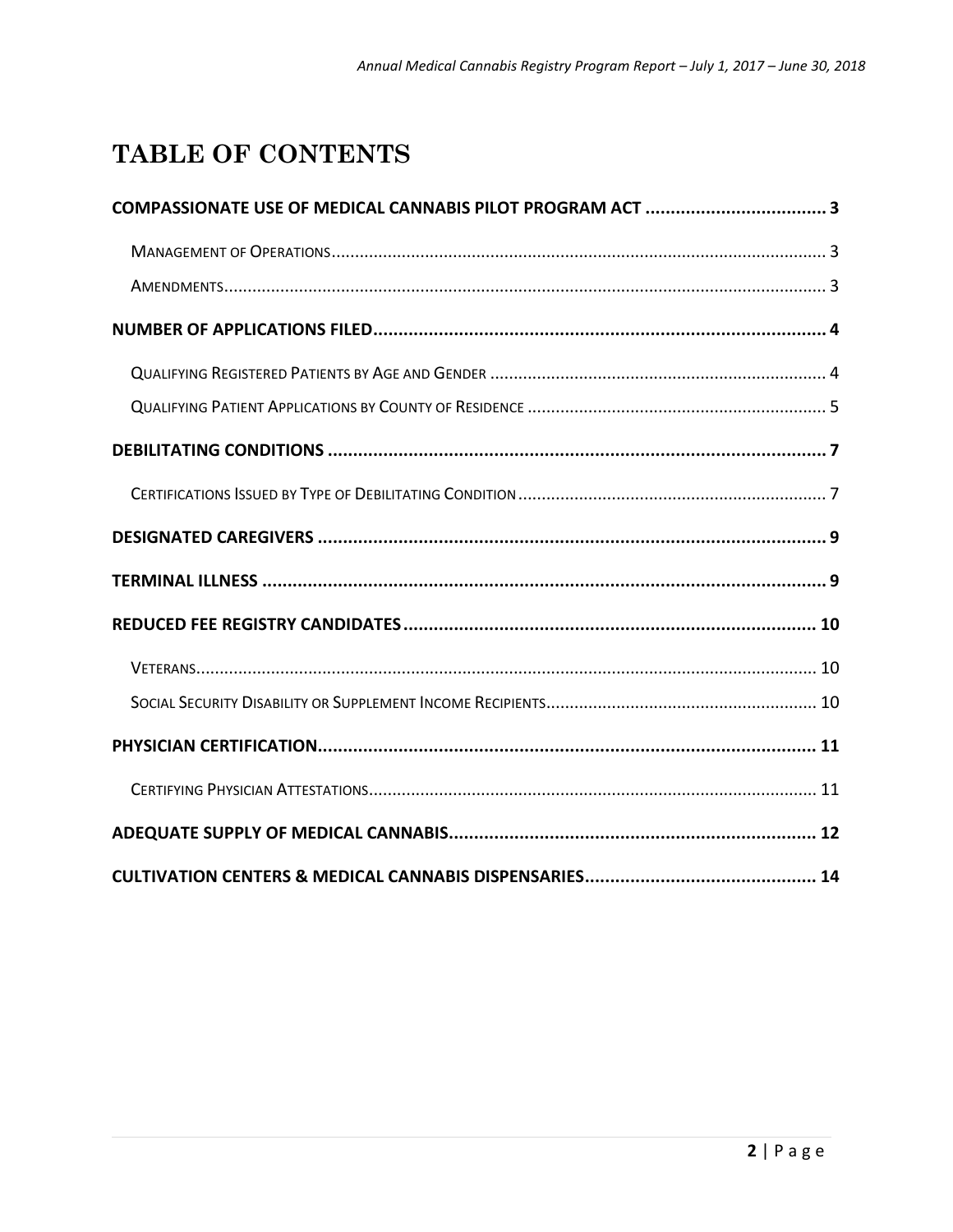## **COMPASSIONATE USE OF MEDICAL CANNABIS PILOT PROGRAM ACT**

The Compassionate Use of Medical Cannabis Pilot Program Act ("Act"), Public Act 98-0122, allows an individual who is diagnosed with a debilitating medical condition to register with the state in order to obtain cannabis (marijuana) for medical use. The Act became effective on January 1, 2014. Illinois was the 20<sup>th</sup> state to authorize a legal medical cannabis program. As of June 2018, 31 states, Washington, DC, and the territories of Guam and Puerto Rico have legalized the use of the cannabis plant for medical purposes.

Public Act (P.A.) 98-0122 provides Illinois residents who have various debilitating conditions, as defined by the Act, access to medical cannabis and protects patients with debilitating medical conditions, as well as their physicians and providers, from criminal and civil liability. The Act defines "medical use" as the acquisition; administration; delivery; possession; transfer; transportation; or use of cannabis to treat or alleviate a registered qualifying patient's debilitating medical condition or symptoms associated with the patient's qualifying condition.

### **Management of Operations**

Three Illinois agencies oversee the process for providing and obtaining medical cannabis. The agencies are:

- 1. The Illinois Department of Public Health (IDPH) operates a confidential registry of qualifying patients authorized to engage in the medical use of cannabis and their caregivers and distributes educational information about health risks associated with abuse of cannabis and prescription medications.
- 2. The Illinois Department of Agriculture (IDoA) provides registration and oversight of cultivation centers.
- 3. The Illinois Department of Financial and Professional Regulation (IDFPR) enforces the Act's provisions relating to registration and oversight of dispensing organizations.

Additionally, the Illinois Office of the Secretary of State, State Police, and Department of Revenue each has ancillary roles for program implementation.

### **Amendments**

Since P.A. 98-0122 became effective, the legislation authorizing the pilot program has been amended twice. In 2015, the Act was amended to allow persons under age 18 to obtain a registry identification card. In July 2016, the pilot program was extended through July 1, 2020. Additionally, Public Act 099-0519 added Post-Traumatic Stress Disorder (PTSD) as a debilitating condition and allowed persons diagnosed with a terminal illness to apply for an expedited medical cannabis registry identification card.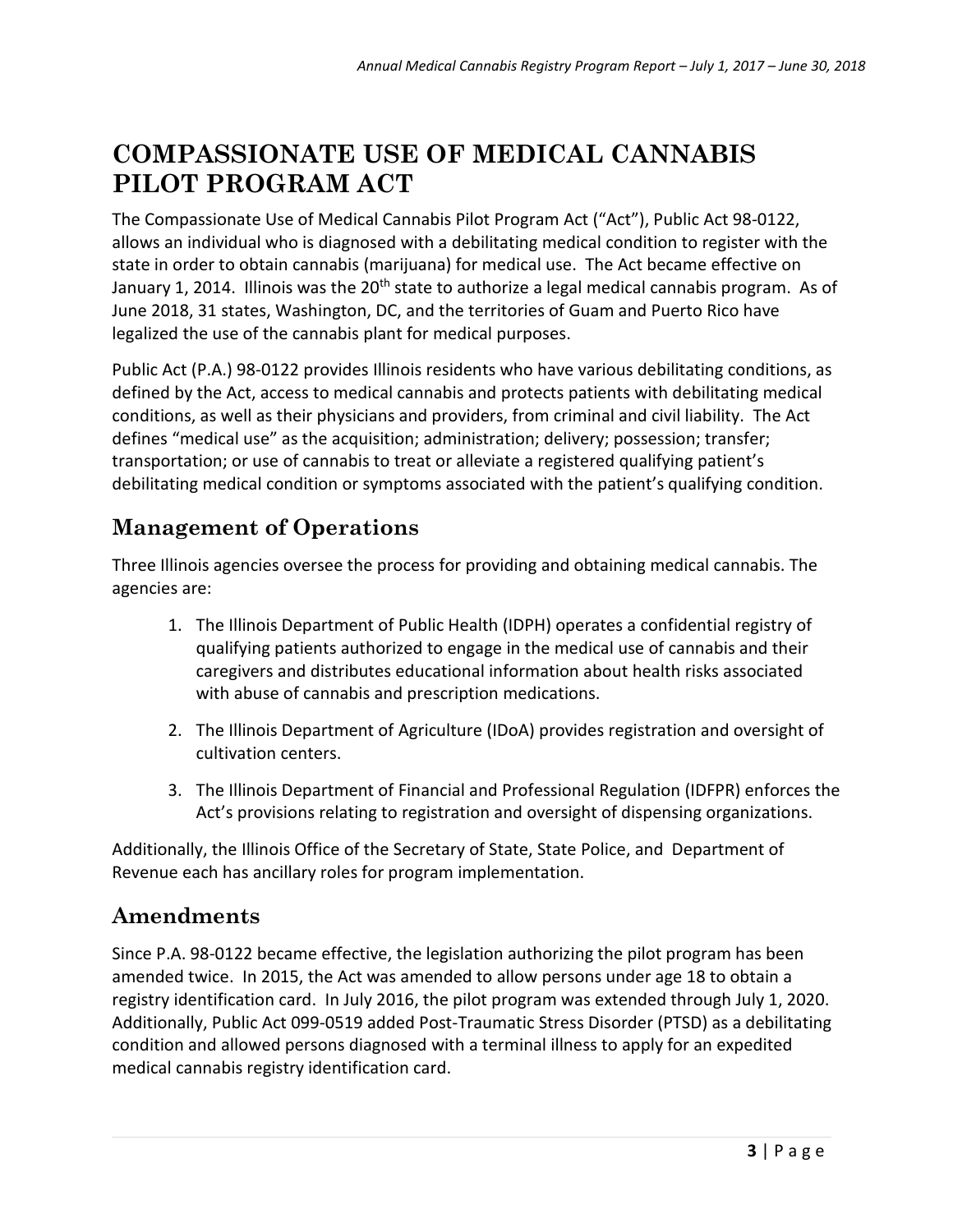# **NUMBER OF APPLICATIONS FILED**

Between July 1, 2017 and June 30, 2018, approximately 20,584 people completed an application and submitted payment to the Illinois Department of Public Health (IDPH). During state fiscal year 2018, IDPH issued more than 18,000 new registry identification cards to registered qualifying patients, including 112 to people under age 18. A total of 1,148 qualifying patients were denied a medical cannabis registration identification card. The primary reason why

*As of June 30, 2018, IIDPH approved applications for approximately 40,000 qualifying patients (including 274 persons under 18 years of age), since the Medical Cannabis Registry Program began accepting applications on September 2, 2014.* 

applicants were denied was because they did not respond to multiple attempts to correct deficiencies in their application and/or their fingerprint background check reported that the applicant had excluded criminal offenses. To date, 35 registry cards have been revoked; primarly due to non-payment of application fees.



#### **NUMBER OF REGISTERED ADULT QUALIFYING PATIENTS**

#### **Qualifying Registered Patients by Age and Gender**

Slightly more females (51.50%) applied for a medical cannabis registration identification card than males (48.50%). During the time period of this report, July 1, 2017 through June 30, 2018, most of the qualifying patient applications were submitted by people between 51 and 60 years of age (22.17 %). People aged 61 to 70 years of age (20.95%) and between 41 and 50 years old (17.80%) comprised the next largest group of applicants. Almost 13 percent of applications received from qualifying patients were from people over age 70. In the depiction following, the complete data for number of approved applications by age is shown: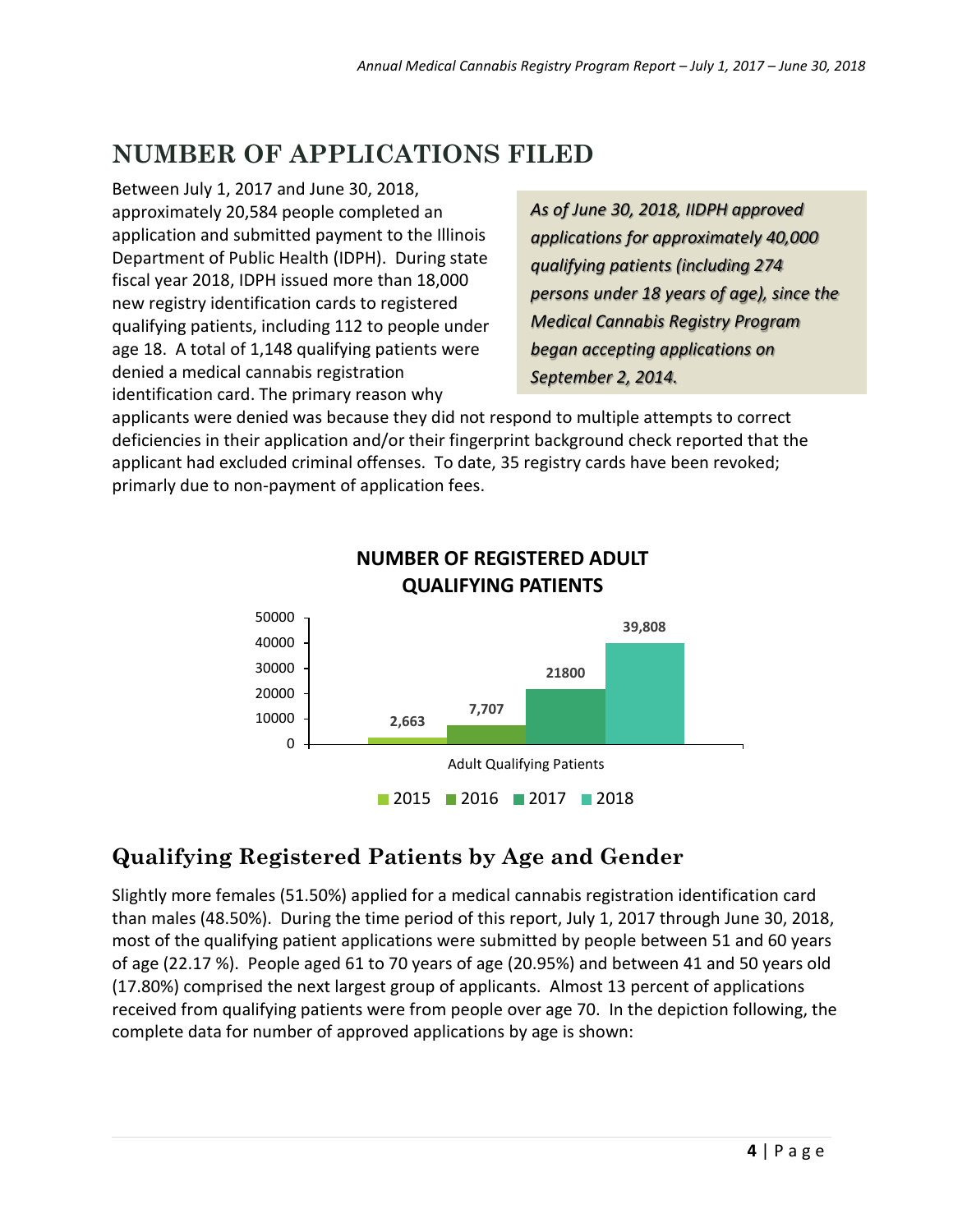

# **NUMBER OF APPROVED MEDICAL CANNABIS**

### **Qualifying Patient Applications by County of Residence**

Most registered qualifying patients reside in Cook County (7,492). Lake, DuPage, and Will counties each have more than 1,200 registered qualifying patients. The following table provides the number of qualifying patient applicants by county of residence for the period of July 1, 2017 through June 30, 2018.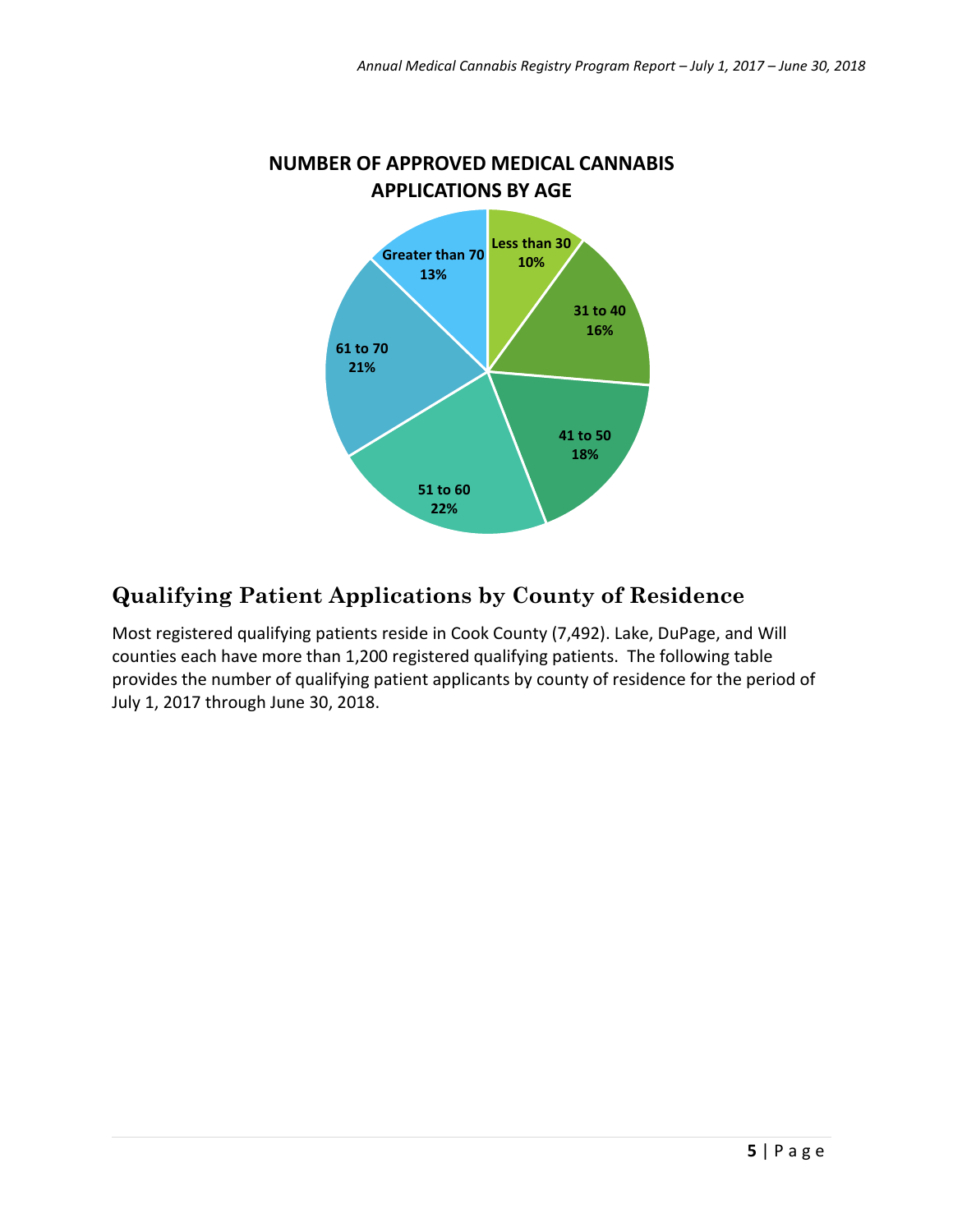| <b>County of</b><br><b>Residence</b> | <b>Number of</b><br><b>Qualifying</b><br><b>Patients</b> | <b>County of</b><br><b>Residence</b> | <b>Number of</b><br><b>Qualifying</b><br><b>Patients</b> | <b>County of</b><br><b>Residence</b> | <b>Number of</b><br><b>Qualifying</b><br><b>Patients</b> |
|--------------------------------------|----------------------------------------------------------|--------------------------------------|----------------------------------------------------------|--------------------------------------|----------------------------------------------------------|
| Cook                                 | 7,492                                                    | Macoupin                             | 70                                                       | Pike                                 | 26                                                       |
| <b>DuPage</b>                        | 1,650                                                    | Woodford                             | 65                                                       | Clay                                 | 25                                                       |
| Lake                                 | 1,529                                                    | Christian                            | 64                                                       | Crawford                             | 25                                                       |
| Will                                 | 1,207                                                    | Mercer                               | 62                                                       | Jo Daviess                           | 25                                                       |
| Kane                                 | 694                                                      | Stephenson                           | 60                                                       | Marshall                             | 25                                                       |
| McHenry                              | 675                                                      | Hancock                              | 57                                                       | Perry                                | 25                                                       |
| Winnebago                            | 459                                                      | Montgomery                           | 56                                                       | Wayne                                | 25                                                       |
| Peoria                               | 392                                                      | Shelby                               | 56                                                       | Cumberland                           | 24                                                       |
| <b>Rock Island</b>                   | 383                                                      | Vermilion                            | 54                                                       | Jersey                               | 23                                                       |
| Madison                              | 365                                                      | Marion                               | 53                                                       | Cass                                 | 20                                                       |
| <b>Tazewell</b>                      | 365                                                      | Carroll                              | 52                                                       | <b>Douglas</b>                       | 20                                                       |
| Sangamon                             | 364                                                      | <b>Bureau</b>                        | 51                                                       | Lawrence                             | 20                                                       |
| Mclean                               | 275                                                      | Union                                | 50                                                       | Jasper                               | 19                                                       |
| Champaign                            | 237                                                      | Jefferson                            | 49                                                       | Wabash                               | 17                                                       |
| La Salle                             | 228                                                      | McDonough                            | 49                                                       | Warren                               | 17                                                       |
| Saint Clair                          | 225                                                      | Saline                               | 49                                                       | Schuyler                             | 16                                                       |
| <b>Adams</b>                         | 198                                                      | Logan                                | 44                                                       | Ford                                 | 15                                                       |
| DeKalb                               | 178                                                      | Morgan                               | 43                                                       | Greene                               | 14                                                       |
| Whiteside                            | 171                                                      | Randolph                             | 42                                                       | Menard                               | 14                                                       |
| Kendall                              | 169                                                      | Livingston                           | 41                                                       | Washington                           | 14                                                       |
| Grundy                               | 146                                                      | Monroe                               | 41                                                       | Gallatin                             | 13                                                       |
| Kankakee                             | 141                                                      | Mason                                | 40                                                       | Hardin                               | 13                                                       |
| Fulton                               | 130                                                      | Fayette                              | 38                                                       | <b>Brown</b>                         | 12                                                       |
| Williamson                           | 126                                                      | Dewitt                               | 36                                                       | Edwards                              | 12                                                       |
| Jackson                              | 119                                                      | <b>Clark</b>                         | 34                                                       | Hamilton                             | 11                                                       |
| Effingham                            | 118                                                      | Massac                               | 33                                                       | Pope                                 | 11                                                       |
| Macon                                | 110                                                      | Moultrie                             | 33                                                       | Scott                                | 11                                                       |
| Knox                                 | 96                                                       | White                                | 33                                                       | <b>Stark</b>                         | 9                                                        |
| Coles                                | 92                                                       | Clinton                              | 31                                                       | Edgar                                | 8                                                        |
| Ogle                                 | 92                                                       | Johnson                              | 31                                                       | Putnam                               | 8                                                        |
| Franklin                             | 87                                                       | <b>Bond</b>                          | 28                                                       | Henderson                            | $\overline{7}$                                           |
| Henry                                | 81                                                       | Iroquois                             | 28                                                       | Alexander                            | 6                                                        |
| <b>Boone</b>                         | 78                                                       | Richland                             | 28                                                       | Pulaski                              | $6\phantom{.}$                                           |
| Lee                                  | 71                                                       | Piatt                                | 26                                                       |                                      |                                                          |

#### **QUALIFYING PATIENT APPLICATIONS BY COUNTY OF RESIDENCE JULY 1, 2017 TO JUNE 30, 2018**

*Note: Data for counties with fewer than 5 applicants are not reported due to the small number of applications.*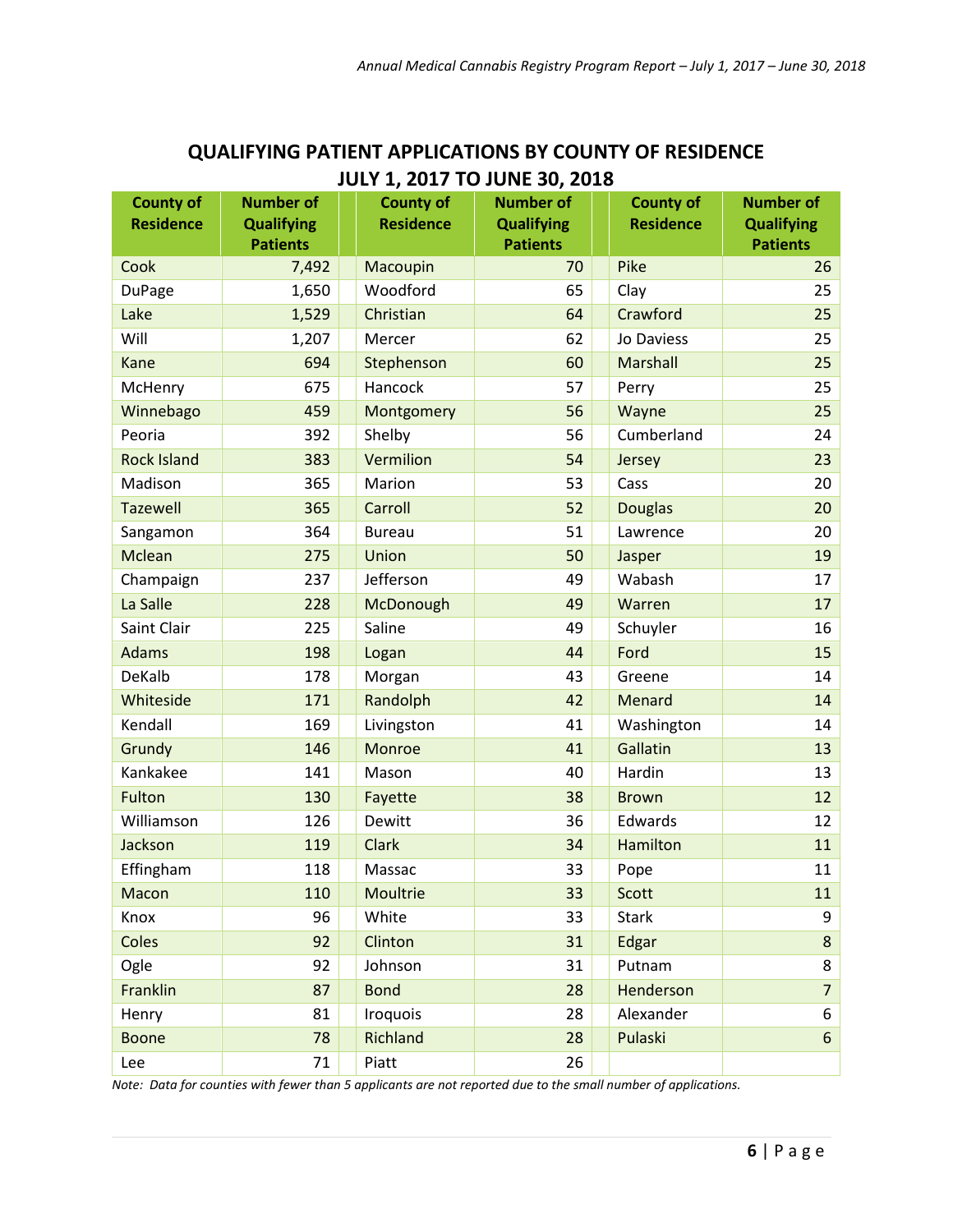# **DEBILITATING CONDITIONS**

Qualifying patients may be certified for a medical cannabis registry identification card under one of the following conditions, specified by the Act:

Acquired Immunodeficiency Syndrome (AIDS); Agitation of Alzheimer's disease; Amyotrophic Lateral Sclerosis (ALS); Arnold-Chiari malformation and Syringomyelia; Cachexia/wasting syndrome; Cancer; Causalgia; Chronic Inflammatory Demyelinating Polyneuropathy; Crohn's disease; CRPS (Complex Regional Pain Syndromes Type II); Dystonia; Fibromyalgia (severe); Fibrous dysplasia; Glaucoma; Hepatitis C; Human Immunodeficiency Virus (HIV); Hydrocephalus; Interstitial Cystitis; Lupus; Multiple Sclerosis; Muscular dystrophy; Myasthenia Gravis; Myoclonus; Nail-patella syndrome; Neurofibromatosis; Parkinson's disease; Post-concussion syndrome; RSD (Complex Regional Pain Syndromes Type I); Residual limb pain; Rheumatoid arthritis (RA); Seizure disorders, including those characteristic of Epilepsy; Sjogren's syndrome; Spinal cord disease (including but not limited to arachnoiditis); Spinal cord injury: damage to the nervous tissue of the spinal cord with objective neurological indication of intractable spasticity; Spinocerebellar Ataxia (SCA); Tourette's syndrome; Traumatic brain injury (TBI); and Post-traumatic stress disorder (PTSD).

An individual diagnosed with one or more of those conditions may qualify to apply for a medical cannabis registry identification card. The qualifying patient must obtain a written certification from a physician indicating medical cannabis would provide a therapeutic or palliative benefit for the individual.

### **Certifications Issued by Type of Debilitating Condition**

Between July 1, 2017 and June 30, 2018, qualifying patients who applied for a medical cannabis registry identification card in Illinois were certified for the debilitating conditions as illustrated on the following chart. 20 percent of all qualifying patients indicated posttraumatic stress disorder (PTSD) as their debilitating condition.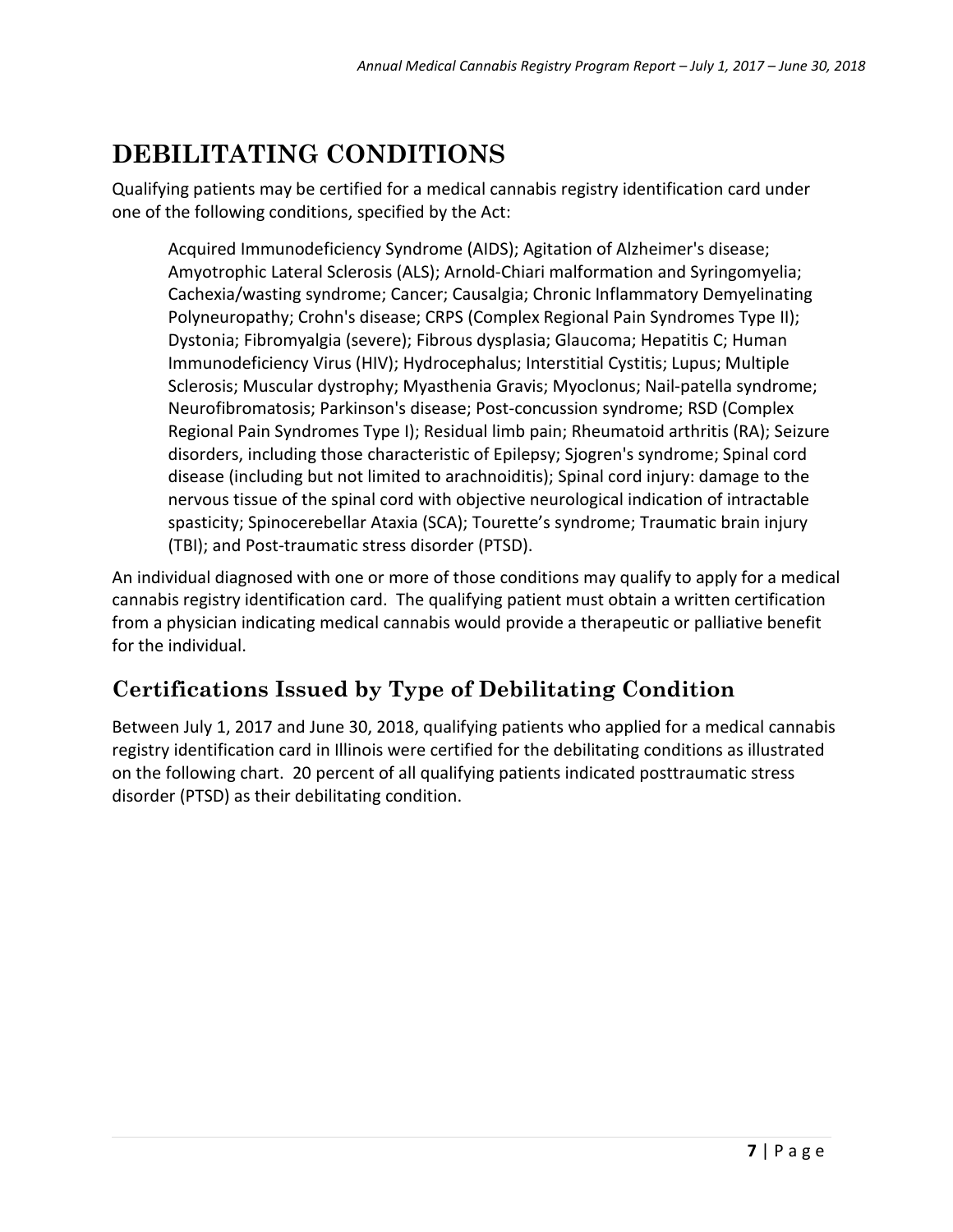#### **QUALIFYING PATIENT APPLICATIONS BY DEBILITATING CONDITION JULY 1, 2017 TO JUNE 30, 2018**



*\*Some qualifying patients may have more than one debilitating condition.*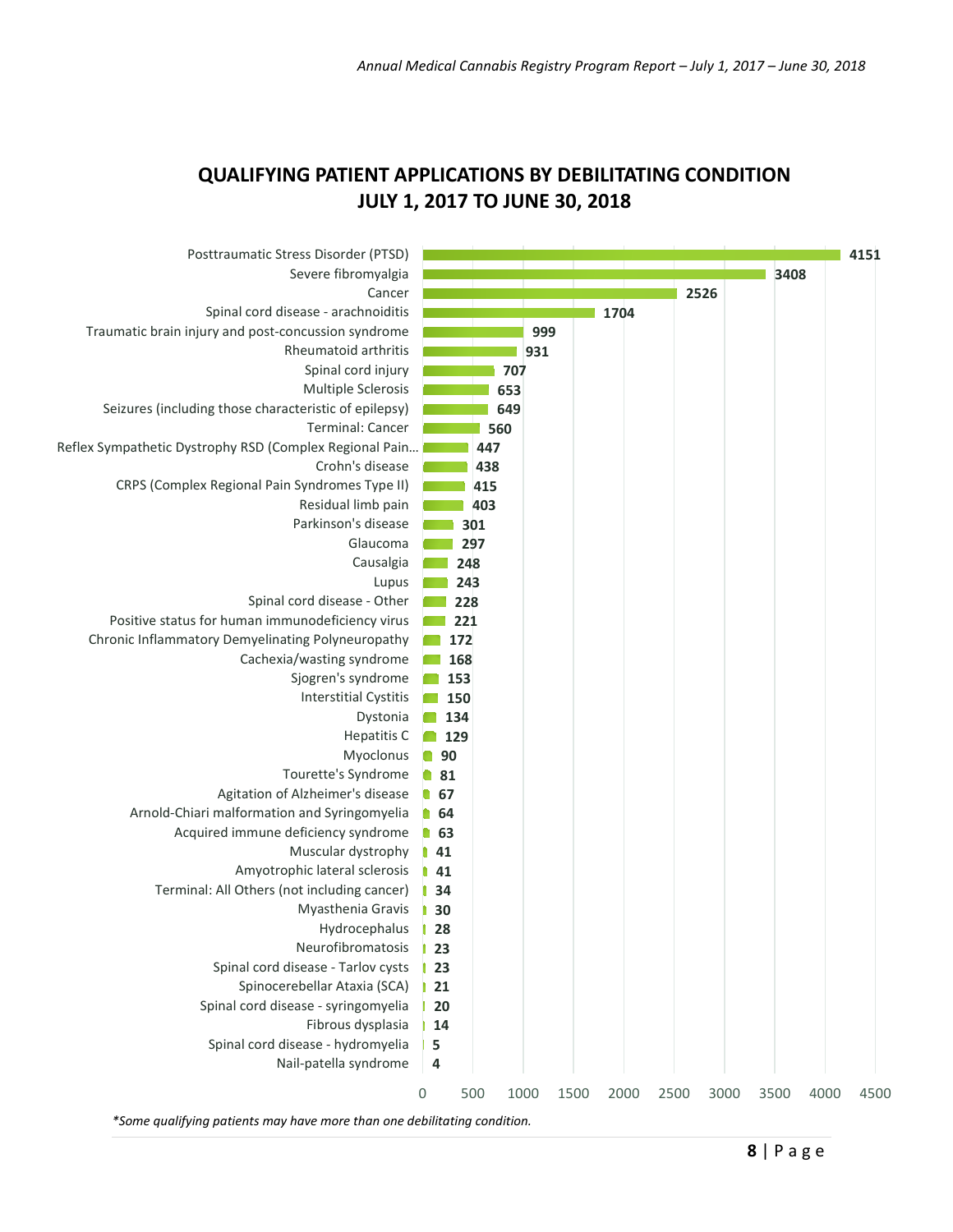# **DESIGNATED CAREGIVERS**

A qualifying patient may identify a caregiver to assist with the use of medical cannabis. Designated caregivers may enter a licensed medical cannabis dispensary and purchase medical cannabis on behalf of a registered qualifying patient. A designated caregiver must be 21 years of age or older and can only assist one patient with the use of medical cannabis. Between July 1, 2017 and June 30, 2018, IDPH approved more than 4,000 applications for designated caregivers.

## **TERMINAL ILLNESS**

Beginning in FY2017, patients diagnosed with a terminal illness were able to apply for a no cost medical cannabis registry identification card valid for six months. Terminal illness is defined as having a life expectancy of six months or fewer. The terminal illness application is expedited and must be approved or denied within 14 days from receiving a complete application. The terminal illness application is offered at no cost to the patient and there is no fingerprint criminal history background check requirement. IDPH offers a free designated caregiver application for patients applying under the terminal illness category to ensure the patient has access to medical cannabis as their condition deteriorates. The terminal illness application incudes a physician confirmation of the terminal illness diagnosis. Cancer was the most common terminal illness diagnosis for qualifying patients who applied under this eligibility category with 1,003 terminal cancer patients of 1,059 total terminal patients (nearly 95%) diagnosed with cancer. Refer to the graph below to see further terminal illness conditions identified.

| <b>Terminal Debilitating Condition</b>     | <b>Terminal Patients</b> |
|--------------------------------------------|--------------------------|
| Cancer                                     | 1,003                    |
| Other                                      | 33                       |
| <b>Amyotrophic Lateral Sclerosis (ALS)</b> | 7                        |
| <b>Cachexia/Wasting Syndrome</b>           | 6                        |
| Parkinson's                                | 3                        |
| <b>Agitation of Alzheimer's disease</b>    | $\overline{2}$           |
| <b>Hepatitis C</b>                         | $\overline{1}$           |
| <b>Myoclonus</b>                           | 1                        |
| <b>Seizures</b>                            | $\mathbf{1}$             |
| <b>Spinal Cord Disease</b>                 | $\mathbf{1}$             |
| Spinocerebellar Ataxia (SCA)               | 1                        |

#### **TERMINAL PATIENTS BY DEBILITATING CONDITION JULY 1, 2017 TO JUNE 30, 2018**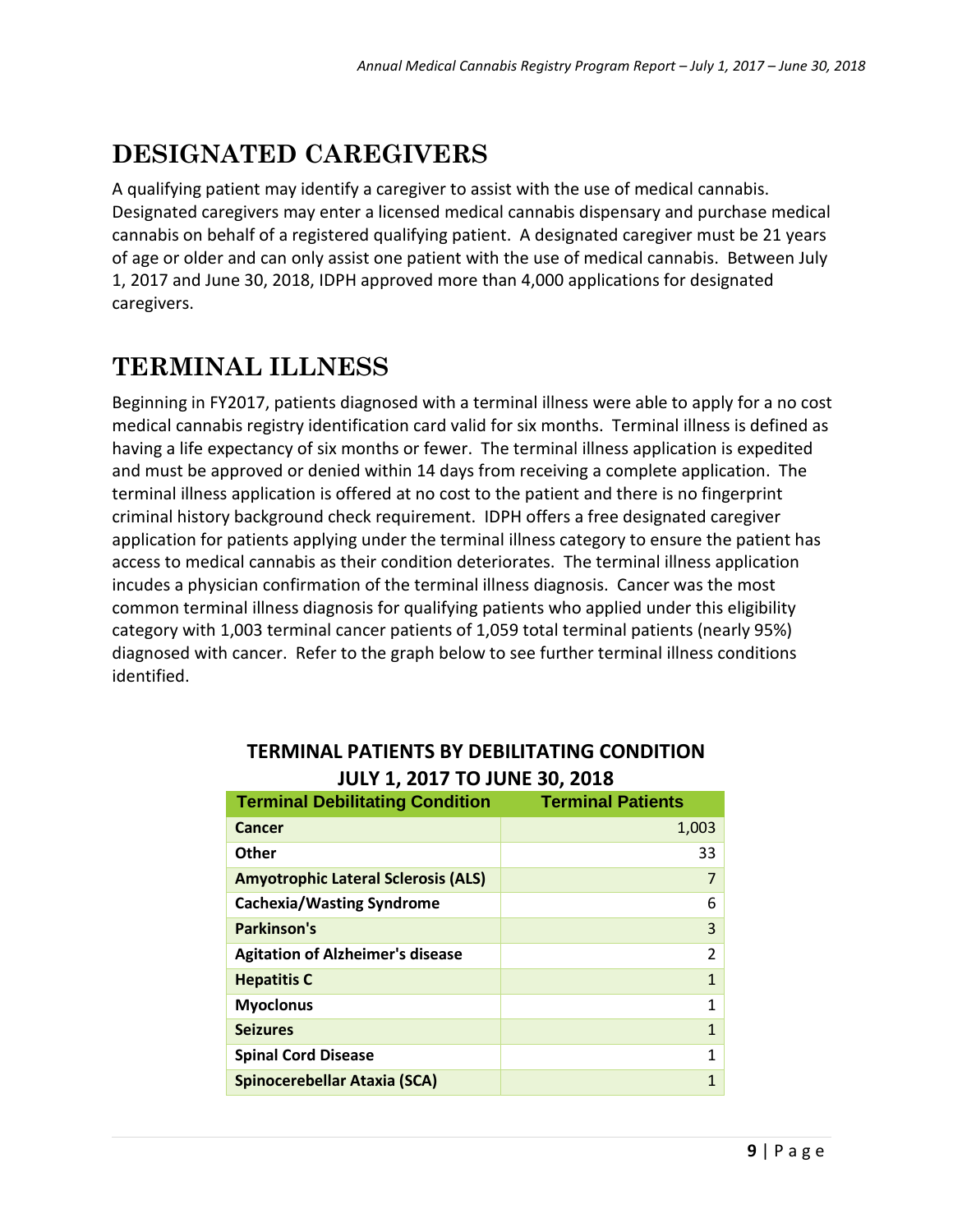# **REDUCED FEE REGISTRY CANDIDATES**

A reduced application fee is offered for qualifying patients who are veterans, or enrolled in Social Security Disability Income (SSDI), or Supplemental Security Income (SSI).

#### **Veterans**

Veterans who served in one of the five active-duty Armed Services or their respective Guard or Reserve units and who were discharged or released from service under conditions other than dishonorable are qualified to apply for the reduced application fee. During state fiscal year 2018, 1,500 veterans applied for a registry identification card. The number of qualifying veterans in 2018 was almost five times more than in 2015.



### **Social Security Disability or Supplement Income Recipients**

Qualifying patients enrolled in Social Security Disability Income (SSDI), or Supplemental Security Income (SSI) programs are also qualified to apply for the reduced application fee. In fiscal year 2018 more than 3,500 qualifying patients applied for the program under the reduced application fee which is available to persons receiving SSDI or SSI in fiscal year 2018. The number of applicants applying as a SSDI or SSI recipient has tripled since the program's initiation in 2014.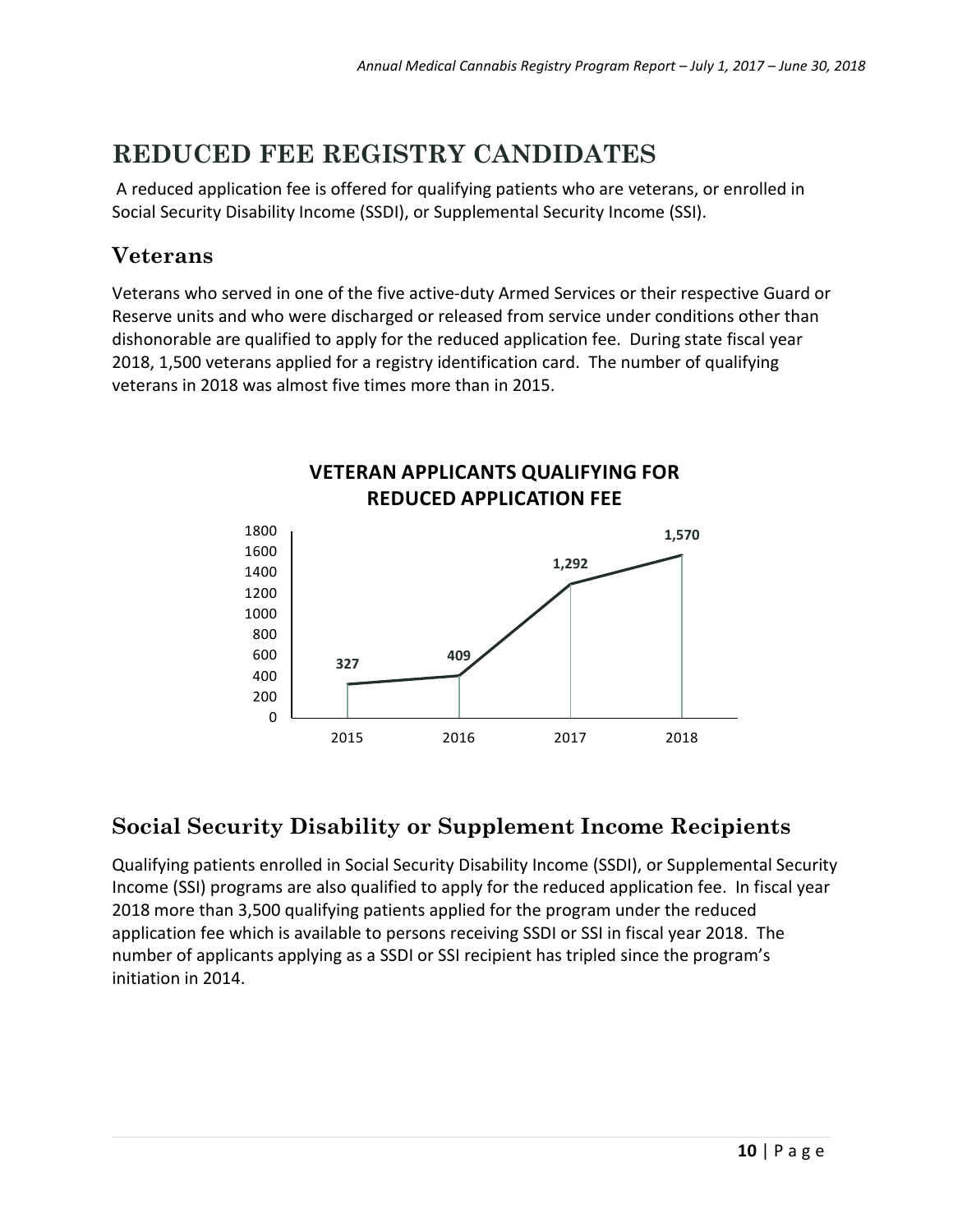

#### **SSDI OR SSI RECEPIENTS QUALIFYING FOR A REDUCED APPLICATION FEE**

# **PHYSICIAN CERTIFICATION**

The Illinois Compassionate Use of Medical Cannabis Pilot Program requires a physician to provide a written certification confirming the diagnosis of a qualifying debilitating condition for patients seeking to apply for a medical cannabis registry identification card. A physician may be a doctor of medicine or osteopathy licensed under the Medical Practice Act of 1987 to practice medicine and must have a current controlled substance license under Article II of the Illinois Controlled Substances Act. No other licensed professional (including dentists) may recommend a qualifying patient for medical cannabis use. Minor qualifying patient applicants must obtain two physician written certifications, one recommending and one reviewing from two separate physicians.

### **Certifying Physician Attestations**

Qualifying patients are encouraged to consult with their physician about the use of medical cannabis. The physician completes a certification document attesting the patient has a confirmed diagnosis of one or more of the debilitating medical conditions defined in the Compassionate Use of Medical Cannabis Pilot Program Act. Physicians certify they have:

- Established a bona-fide physician-patient relationship with the qualifying patient applicant;
- Conducted an in-person physical examination of the qualifying patient within the last 90 calendar days;
- Completed an assessment of the qualifying patient's medical history, including the review of medical records from other treating physicians within the previous 12 months; and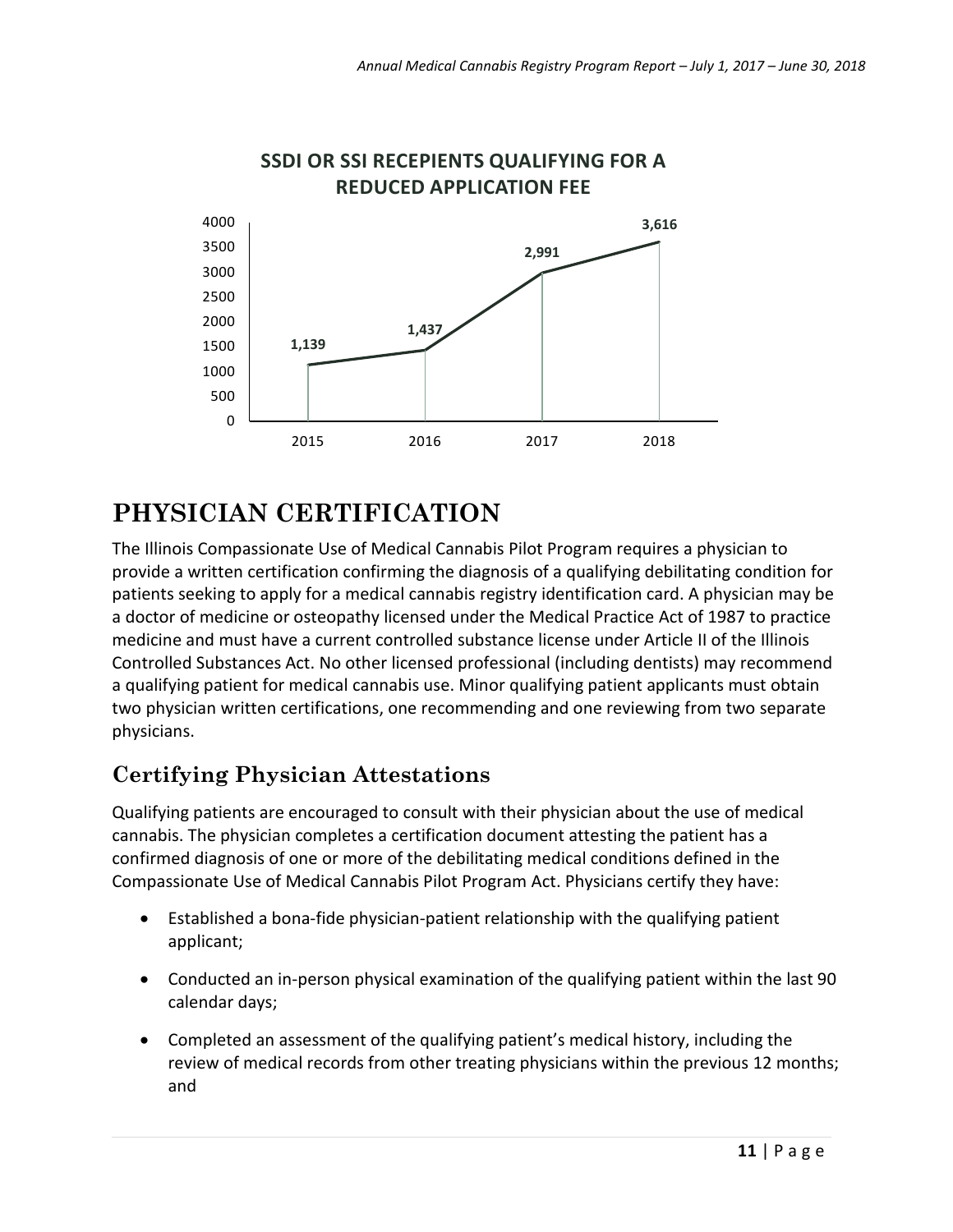• Explained the potential risks and benefits of the medical use of cannabis to the qualifying patient.

Between July 1, 2017 and June 30, 2018, more than 3,000 physicians, licensed in Illinois, submitted written certifications for qualifying patients seeking to participate in the medical cannabis program. The majority of physicians certified fewer than 25 qualifying patients each. Twenty-nine physicians certified more than 100 patients each. In fiscal year 2018, nearly 24,000 physician written certifications were submitted.

# **ADEQUATE SUPPLY OF MEDICAL CANNABIS**

A registered qualifying patient may purchase up to 2.5 ounces of medical cannabis during a 14 day period. This amount of medical cannabis, called the "adequate supply," is defined in Section 10 of the Act. Purchases of medical cannabis can only be made at a licensed medical cannabis dispensary.

The registered patient's physician may submit a signed, written statement asserting that in the physician's professional assessment, 2.5 ounces is an insufficient adequate supply to properly alleviate the patient's debilitating medical condition or symptoms associated with the patient's debilitating medical condition. The waiver request must be accompanied by a \$25 check or money order from the patient. If IDPH approves the waiver, the amount of medical cannabis recommended by the physician is noted on the registry identification card.

A total of 249 waivers were granted and the increased allowable medical cannabis requested ranged from 2.6 ounces to 14 ounces. Slightly more than 85 percent of the waivers, sought for the increased allowable medical cannabis, were between 2.6 ounces and 5 ounces; approximately 14 percent between 5.5 ounces and 10 ounces; and less than 1 percent (1 patient) greater than 10 ounces (14 ounces).

In the figure on the next page, waivers granted by debilitating condition are shown. About a third of all approved waivers were for individuals with multiple qualifying debilitating conditions and cancer. Severe fibromyalgia and post-traumatic stress disorder (PTSD) followed with about 22% of total waivers.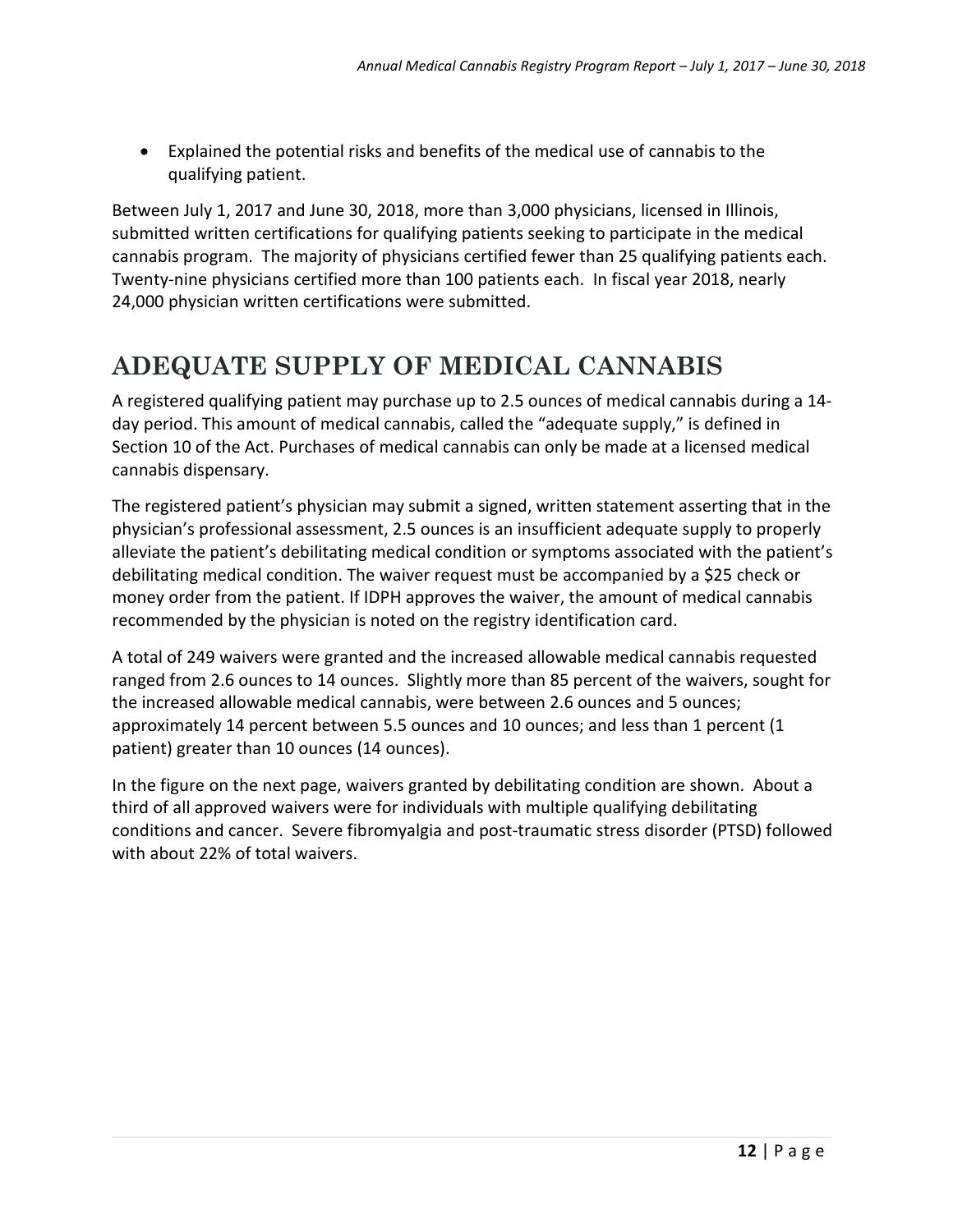

#### **ADEQUATE SUPPLY WAIVERS ISSUED BY DEBILITATING CONDITIONS**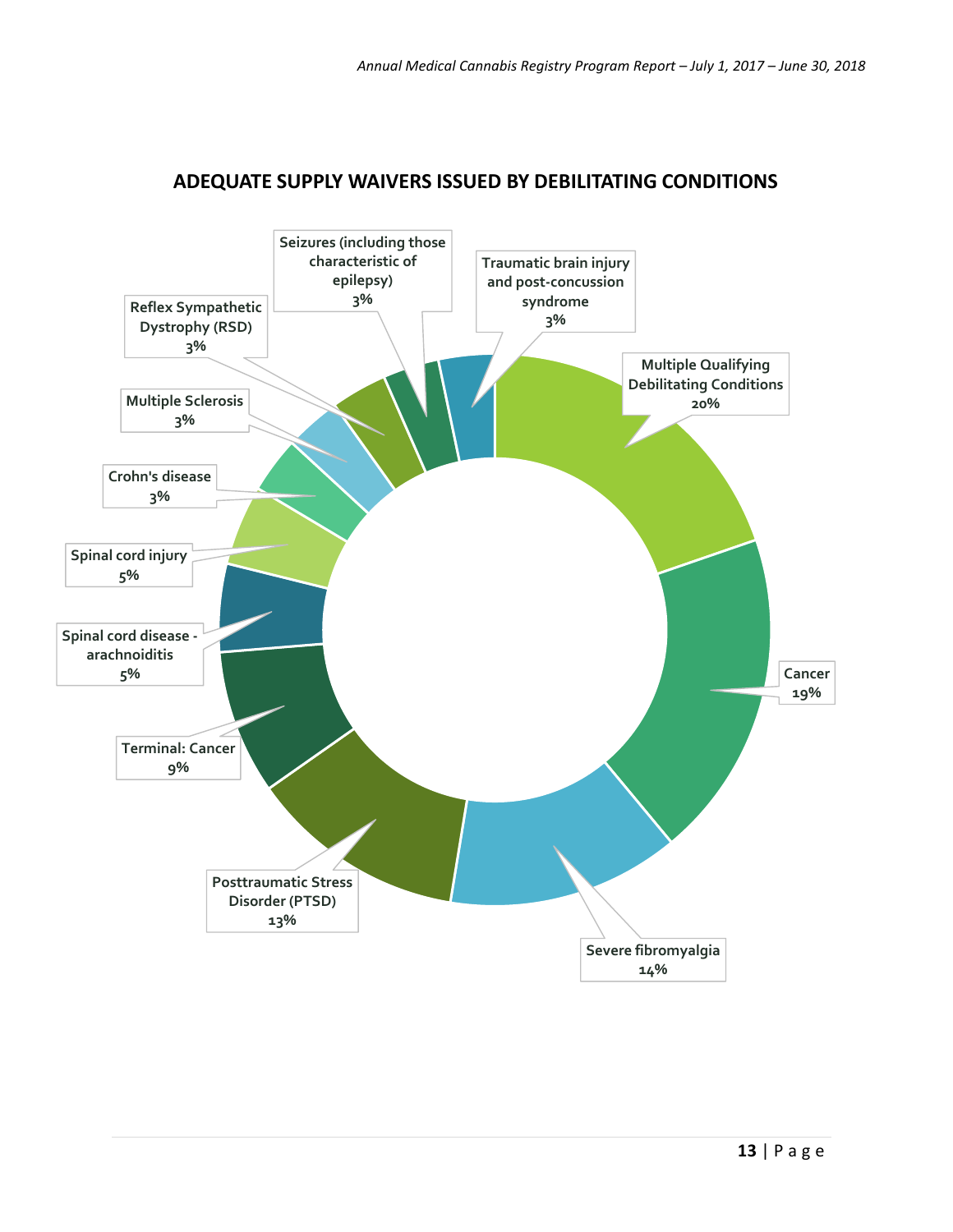### **CULTIVATION CENTERS & MEDICAL CANNABIS DISPENSARIES**

The departments of Agriculture and Financial and Professional Regulation oversee the licensing of cultivation centers and medical cannabis dispensaries. As of June 30, 2018, there were 22 licensed operating cultivation centers and 55 licensed medical cannabis dispensaries in Illinois. The first licensed medical cannabis dispensaries opened to the public in November 2015.

The Act requires registered qualifying medical cannabis patients to select a medical cannabis dispensary to purchase medical cannabis. An updated list of registered dispensaries is available at https://www.IDFPR.com/Forms/MC/ListofLicensedDispensaries.pdf. Registered patients may change their medical cannabis dispensary by notifying IDPH of their selection. The table on the following page provides an overview of how many registered patients selected each medical cannabis dispensaries as of June 30, 2018. Because registered patients may change dispensaries as often as once every 24 hours, these numbers do not reflect the total number of registered patients currently active.

Total medical cannabis sales since November 2015 for the period ending June 30, 2018 were as follows:

- Total retail sales since 11/2015 by licensed medical cannabis dispensaries \$184,400,652.20
- Total wholesale sales since 11/2015 by cultivation centers -- \$105,952,532.72